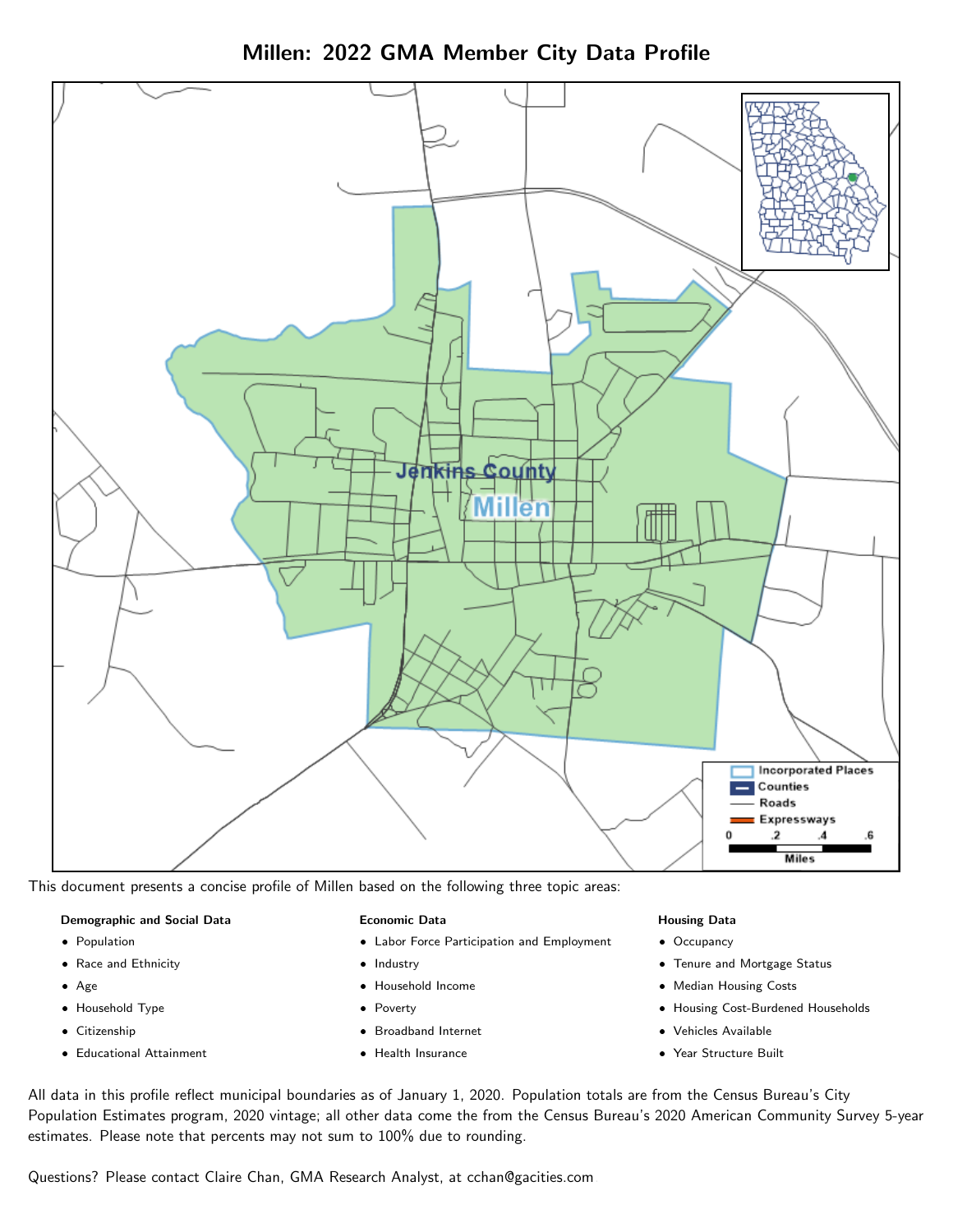# Millen: Demographic and Social





### **Citizenship**

Age



Race and Ethnicity



Source: U.S. Census Bureau, City Population Estimates, 2020 vintage Source: American Community Survey, 2020 5-year estimates, table B03002

## Household Type



Source: American Community Survey, 2020 5-year estimates, table B01001 Source: American Community Survey, 2020 5-year estimates, table B11001

#### Educational Attainment



Source: American Community Survey, 2020 5-year estimates, table B05002 Source: American Community Survey, 2020 5-year estimates, table B15002

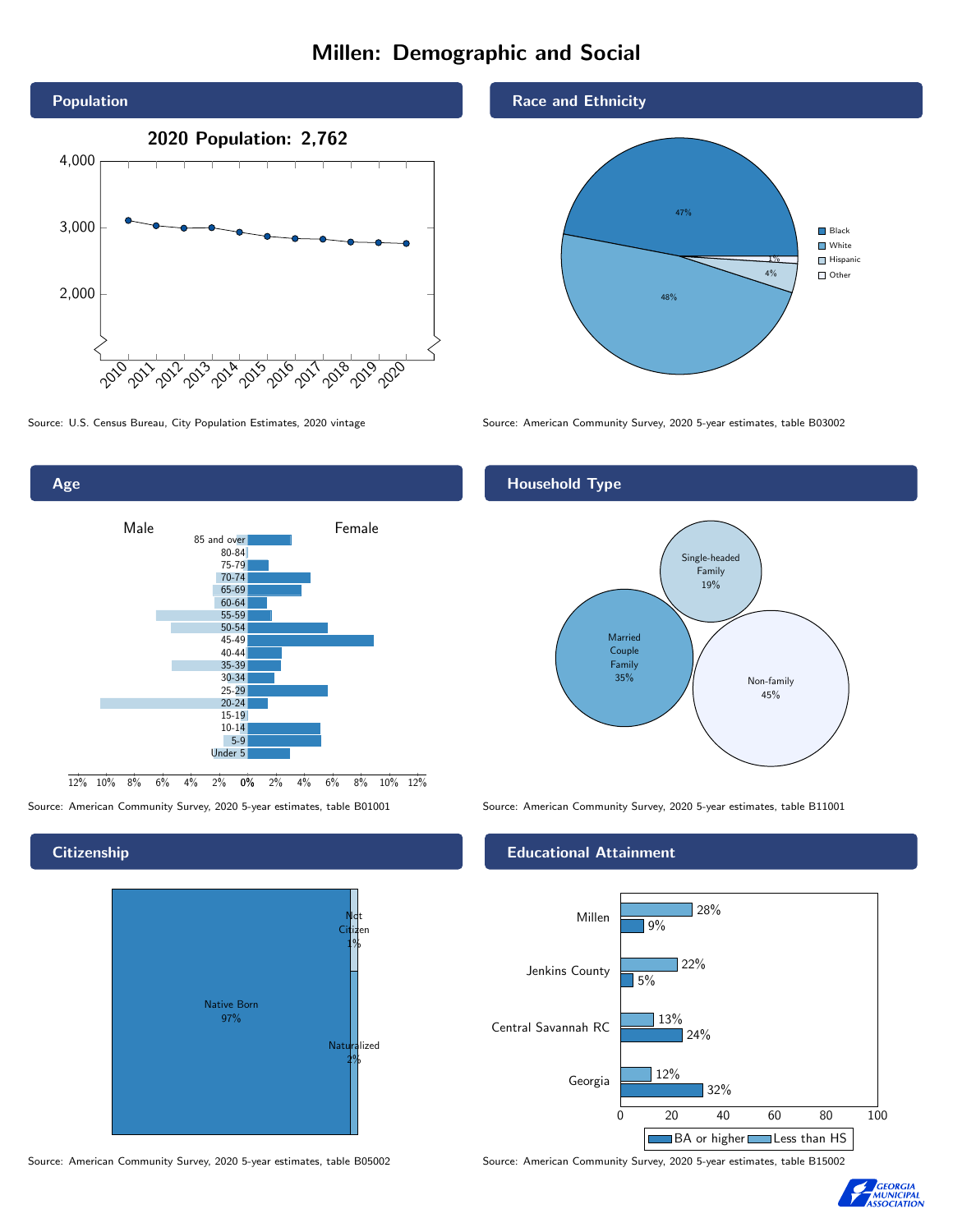# Millen: Economic



Source: American Community Survey, 2020 5-year estimates, table B23001 Note: Unemployment rate is based upon the civilian labor force.

#### Industry

| Agriculture, forestry, fishing and hunting, and mining      | 11%   |
|-------------------------------------------------------------|-------|
| Construction                                                | $0\%$ |
| Manufacturing                                               | 9%    |
| <b>Wholesale Trade</b>                                      | 2%    |
| Retail Trade                                                | 2%    |
| Transportation and warehousing, and utilities               | 5%    |
| Information                                                 | $0\%$ |
| Finance and insurance, real estate, rental, leasing         | 8%    |
| Professional, scientific, mgt, administrative, waste mgt    | 7%    |
| Educational services, and health care and social assistance | 18%   |
| Arts, entertainment, recreation, accommodation, food        | 12%   |
| service                                                     |       |
| Other services, except public administration                | $1\%$ |
| Public administration                                       | 24%   |

Source: American Community Survey, 2020 5-year estimates, table C24030



Source: American Community Survey, 2020 5-year estimates, tables B19013 and B19025 Source: American Community Survey, 2020 5-year estimates, table B17010

Broadband Internet No 48% Yes 52%

#### Poverty



## **Health Insurance**



Source: American Community Survey, 2020 5-year estimates, table B28002 Source: American Community Survey, 2020 5-year estimates, table B18135